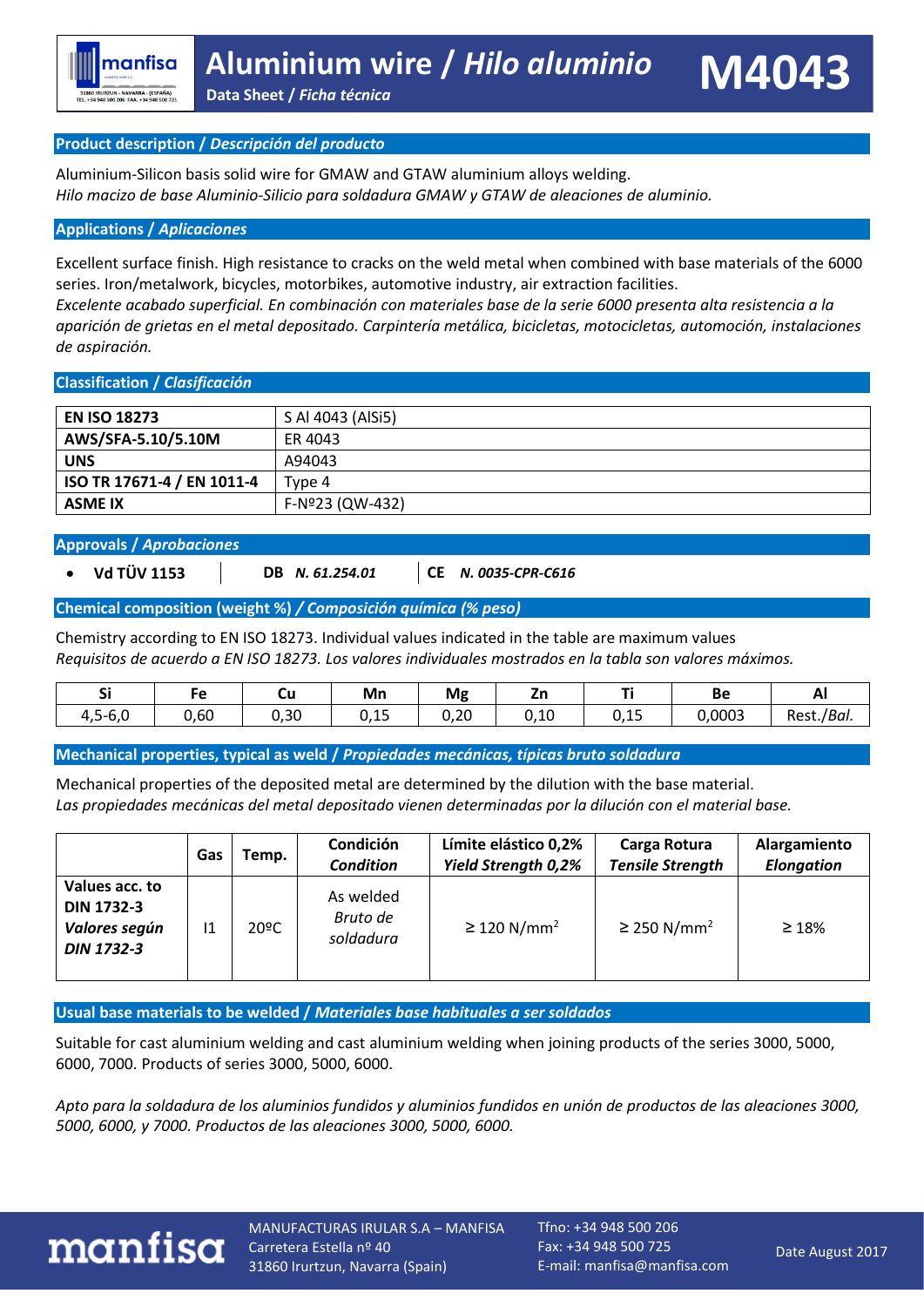| <b>Product / Producto</b>                                            | Size (Ø mm) / Dimensión (Ø mm) |
|----------------------------------------------------------------------|--------------------------------|
| Plastic spools, Baskets and Drums / Bobinas plástico, cestas y packs | $GMAW$ 1-1.20 $-$ 1.60         |
|                                                                      | GTAW 2.4-3.2                   |

#### **Storage /** *Almacenamiento*

Keep protected from humidity and dirt. Once the package is opened, and in case of not using all the material, keep into its original case closed and preferably in a heated cabinet, at least at 20°C. Keep the label of the spool (GMAW) or wrapping (GTAW).

*Mantener protegido de humedad y suciedad. Una vez abierto su embalaje y en caso de no utilizarse todo el material, mantener dentro de su caja original cerrada y preferiblemente en armario calefactado, al menos, a una temperatura de 20ºC. Conservar la etiqueta de la bobina (GMAW) o envoltorio (GTAW).*

#### **Before welding /** *Antes de soldadura*

Remove the alumina layer and dirt (grease, dust…) as well as humidity from the welding area mechanically or by brushing it with stainless steel spikes. Do not use lubricant that contains diluted oils in the joints.

*Eliminar la capa de alúmina y la suciedad (grasa, polvo...) así como la humedad de la zona a soldar mediante medios mecánicos o cepillado con púas de acero inoxidable. No mecanizar biseles con el empleo de lubricantes que contengan aceites en dilución.*

#### **Welding equipment/** *Equipo soldadura*

When welding GMAW, conducts (liners, etc.) and pushing rollers have to be suitable for aluminum and be kept clean. Do not hit the gas outlet nozzle.

*En la soldadura GMAW, los conductos (sirga, etc.) y rodillos de tren de arrastre deben ser adecuados para aluminio y deben mantenerse limpios. No golpear la tobera de salida de gas.*

#### **Welding conditions /** *Condiciones de soldadura*

|                               | Thickness / Espesor             | Temperature / Temperatura |
|-------------------------------|---------------------------------|---------------------------|
| Preheating / Precalentamiento | $\geq 10$ mm                    | Start / Inicio : 90-110ºC |
| Interpass / Entre pasadas     | All thickness / Todos espesores | Max. 110ºC                |

#### **Shielding gas /***Gas de protección*

Inert gas / *Gas inerte* : Ar 100%, Ar-He mixture */ Mezcla Ar-He*  EN ISO 14175: I1 Flow / *Caudal* = 14-18 L/min

#### **Welding positions /** *Posiciones de soldeo*

| <b>EN ISO 6947</b> | PA           | PB | DC<br>╰ | PD | DF | <b>DE</b> |
|--------------------|--------------|----|---------|----|----|-----------|
| <b>ASME IX</b>     | $\sim$<br>IJ |    | 2G      | 4F | 4G | 3G 个      |



MANUFACTURAS IRULAR S.A – MANFISA Carretera Estella nº 40 31860 Irurtzun, Navarra (Spain)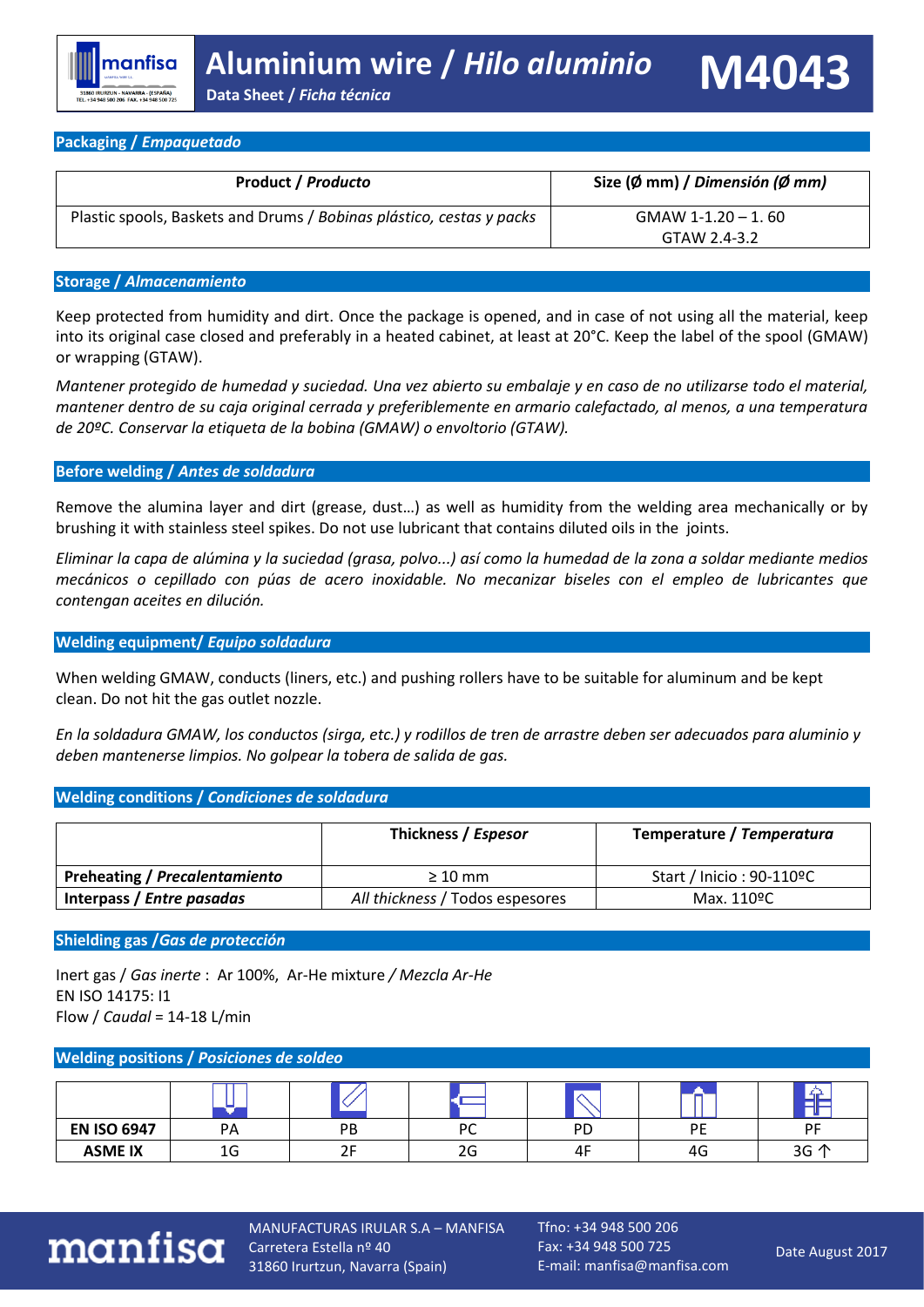### **Type of current & polarity** */ Tipo de corriente y polaridad*

manfisa

31860 IRURZUN - NAVARRA - (ESPAÑA)<br>TEL. +34 948 500 206 FAX. +34 948 500 725

GMAW: Direct current, electrode to positive terminal: DC.E+ (Applicable modes: pulsed & not pulsed)  *Corriente continua, electrodo al polo positivo: CC.E+ (Modos aplicables: pulsado y no pulsado)* 

GTAW: Altern current, (Applicable modes: pulsed & not pulsed)  *Corriente alterna, (Modos aplicables: pulsado y no pulsado)* 

**Recommended welding parameters for GMAW (pulsed)** */ Parámetros de soldeo recomendados para GMAW (pulsado)*

These parameters may vary slightly depending on the welding unit.

*Estos parámetros pueden variar en función de la fuente de alimentación o del procedimiento de soldadura.*

| Ø<br>mm | <b>Union</b><br><b>Unión</b> |                     | Param.*<br>Parám.* | <b>Welding position</b><br>Posición soldeo |
|---------|------------------------------|---------------------|--------------------|--------------------------------------------|
|         |                              |                     |                    | All positions / Todas posiciones           |
|         | ∏t                           | <b>BW</b>           | Int. $(A)$         | 110-130                                    |
|         | 3<br>Įſ                      | t ≤3mm              | Volt.<br>(V)       | $20 - 22$                                  |
| 1,0     | $\ddot{}$                    | <b>FW</b><br>t ≤3mm | Int. $(A)$         | 110-130                                    |
|         |                              |                     | Volt.<br>(V)       | $20 - 22$                                  |

| Ø   | <b>Union</b><br><b>Unión</b>  |                                          | Param.*    | <b>Welding position</b><br>Posición soldeo |           |           |                   |           |           |  |
|-----|-------------------------------|------------------------------------------|------------|--------------------------------------------|-----------|-----------|-------------------|-----------|-----------|--|
| mm  |                               |                                          | Parám.*    | PA                                         | PB        | <b>PC</b> | <b>PD</b>         | PE        | PF        |  |
|     |                               |                                          |            | 1G                                         | 2F        | 2G        | 4F                | 4G        | 3G个       |  |
|     | ∏t<br>3 <sup>†</sup>          | BW mb                                    | Int. $(A)$ | 140-150                                    | $---$     | 140-150   | $---$             | 140-150   | 130-140   |  |
|     | $\overline{\mathfrak{t}}$     | $t \leq 3mm$                             | Volt. (V)  | $21 - 22$                                  | $---$     | $21 - 22$ | $---$             | $21 - 22$ | $21 - 23$ |  |
|     | α<br>t<br>6<br>$\overline{3}$ | BW mb<br>$t > 3$ mm                      | Int. $(A)$ | 160-180                                    | $---$     | 150-170   | ---               | 150-170   | 140-160   |  |
|     |                               | $t \leq 8$ mm                            | Volt. (V)  | $22 - 24$                                  | $---$     | $21 - 23$ | $\qquad \qquad -$ | $21 - 23$ | $23 - 24$ |  |
|     |                               | BW mb<br>$t > 8$ mm                      | Int. $(A)$ | 180-220                                    | $---$     | 170-180   |                   | 180-220   | 140-200   |  |
|     |                               |                                          | Volt. (V)  | $23 - 25$                                  | $---$     | $23 - 24$ | ---               | 23-25     | $23 - 24$ |  |
| 1,2 |                               | <b>FW</b>                                | Int. $(A)$ | 130-140                                    |           |           |                   |           |           |  |
|     | t                             | t≤3mm                                    | Volt. (V)  | $21 - 23$                                  |           |           |                   |           |           |  |
|     |                               | <b>FW</b><br>$t > 3$ mm<br>$t \leq 8$ mm | Int. $(A)$ | 150-170                                    |           |           |                   |           |           |  |
|     |                               |                                          | Volt. (V)  |                                            | $21 - 23$ |           |                   |           |           |  |
|     |                               | FW                                       | Int. $(A)$ | 180-220                                    |           | 170-190   | 200-220           | 200-220   | 140-180   |  |
|     |                               | $t > 8$ mm                               | Volt. (V)  | $23 - 25$                                  |           | $23 - 24$ | $23 - 25$         | $23 - 25$ | $23 - 24$ |  |

## manfisa

MANUFACTURAS IRULAR S.A – MANFISA Carretera Estella nº 40 31860 Irurtzun, Navarra (Spain)